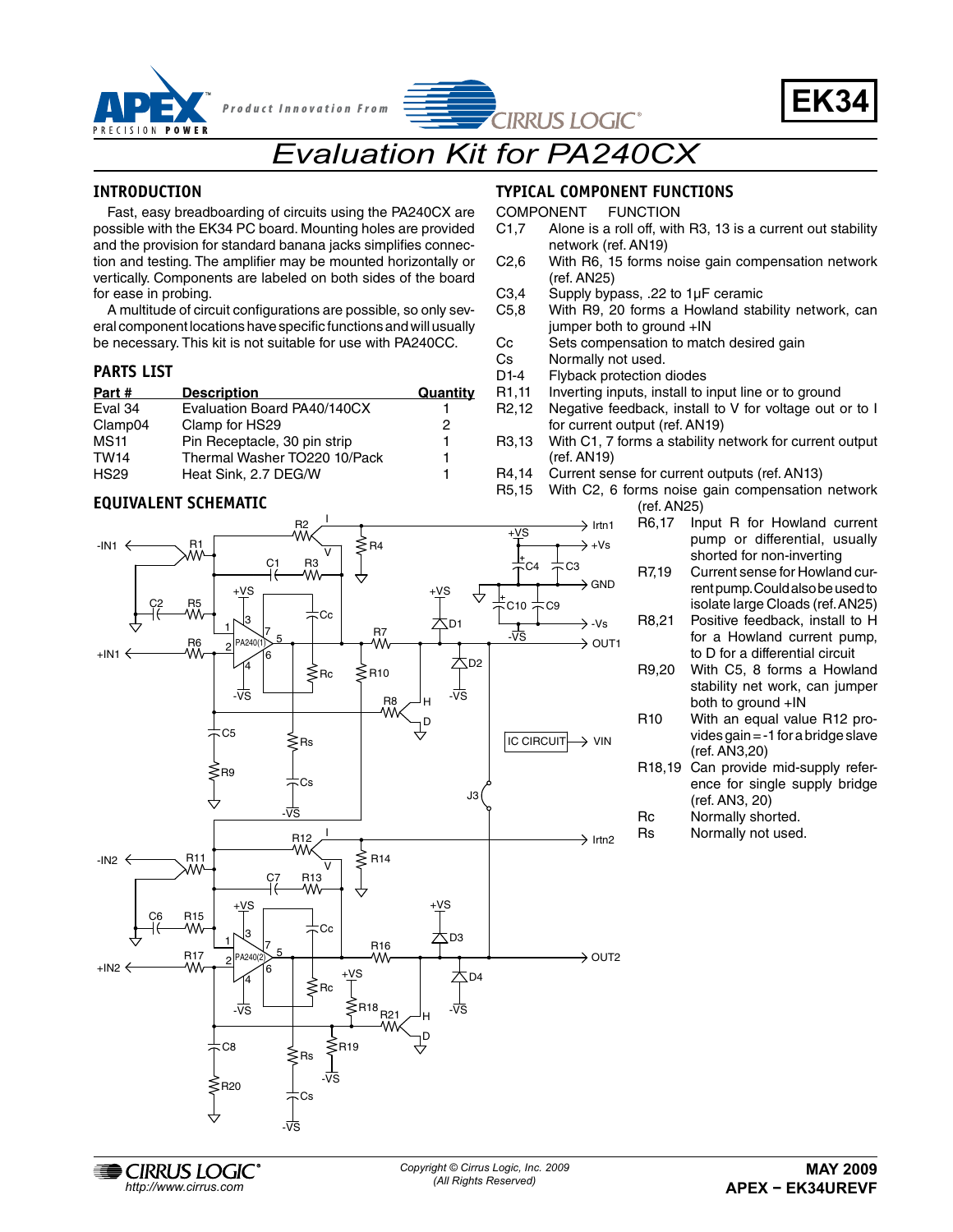

PRECISION POWER



**IRRUS LOGIC®**